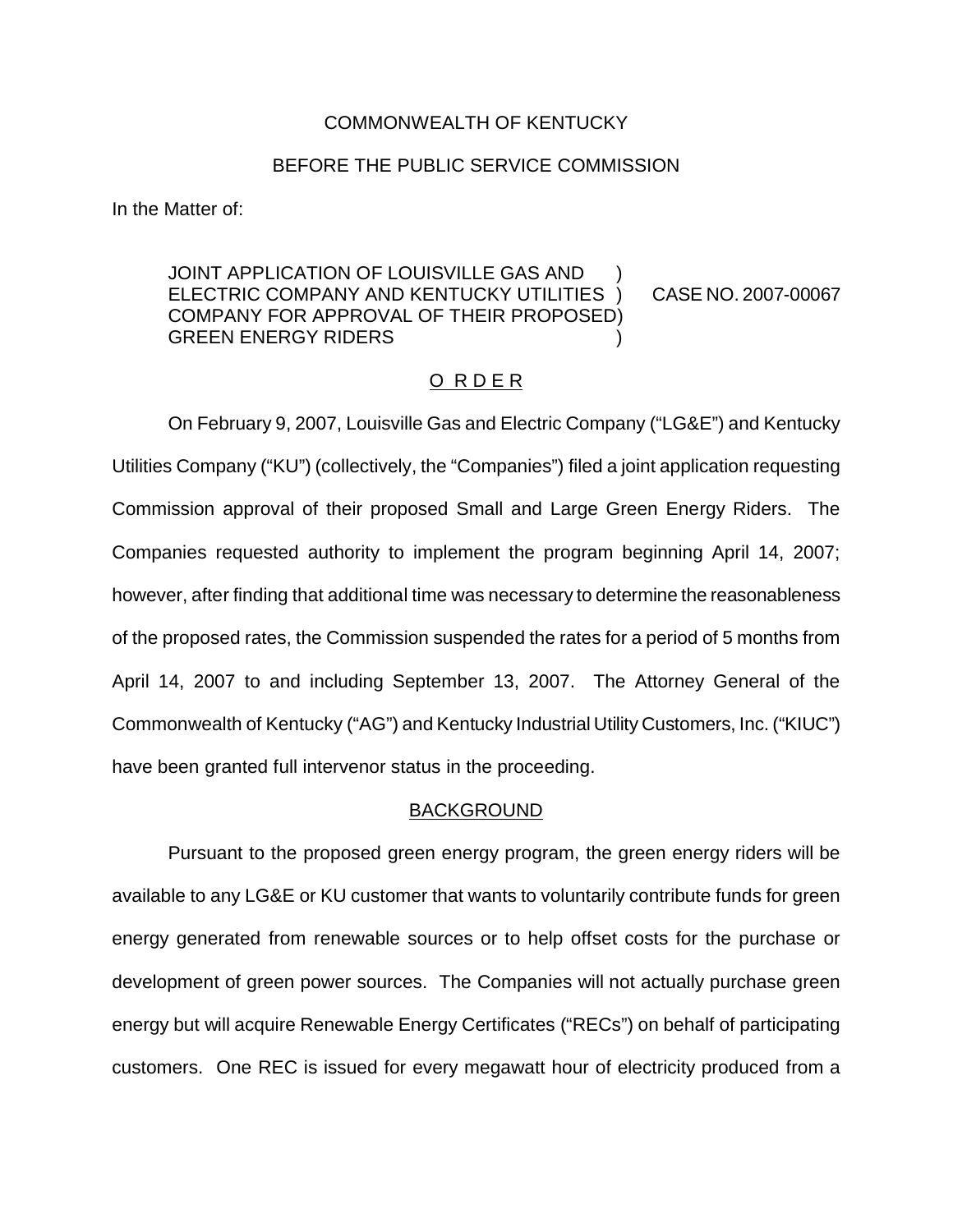renewable energy source. A REC represents the environmental benefit attributes associated with the renewable energy. RECs have become the primary means of funding renewable energy growth in the United States.

Under the Companies' green energy program any residential ("RS") or small commercial ("GS") customer may contribute funds for green energy, in any whole multiple, of \$5.00 each month pursuant to the Small Green Energy Rider. Each \$5.00 contribution will allow the Companies to acquire 300 kWh of green energy in the form of RECs. All larger customers receiving service under special contract or any standard rate schedule other than RS or GS may contribute any whole multiple of \$13.00 per month toward the purchase of renewable energy, representing the environmental attributes of 1,000 kWh of generation from a renewable resource pursuant to the Large Green Energy Rider. RS and GS customers may withdraw from the program at any time. Large commercial and industrial customers must commit for one year at a time.

The cost structure for the larger customers is different from the RS and GS customers due to the reduced promotional and educational efforts needed for larger customers, the longer commitment period of the larger customers, and larger blocks of power that will be purchased by the larger customers. The green power program is designed to be revenue neutral, with all revenues received to be expended for either REC purchases, or to cover program costs.

The Companies selected 3 Phases Climate Solutions, LLC ("TPCS"), a nationally recognized green energy marketer, to procure the necessary RECs for the program and perform other administrative functions required in the purchase of the RECs. TPCS will be compensated at an amount not to exceed \$40,000 per year.

-2- Case No. 2007-00067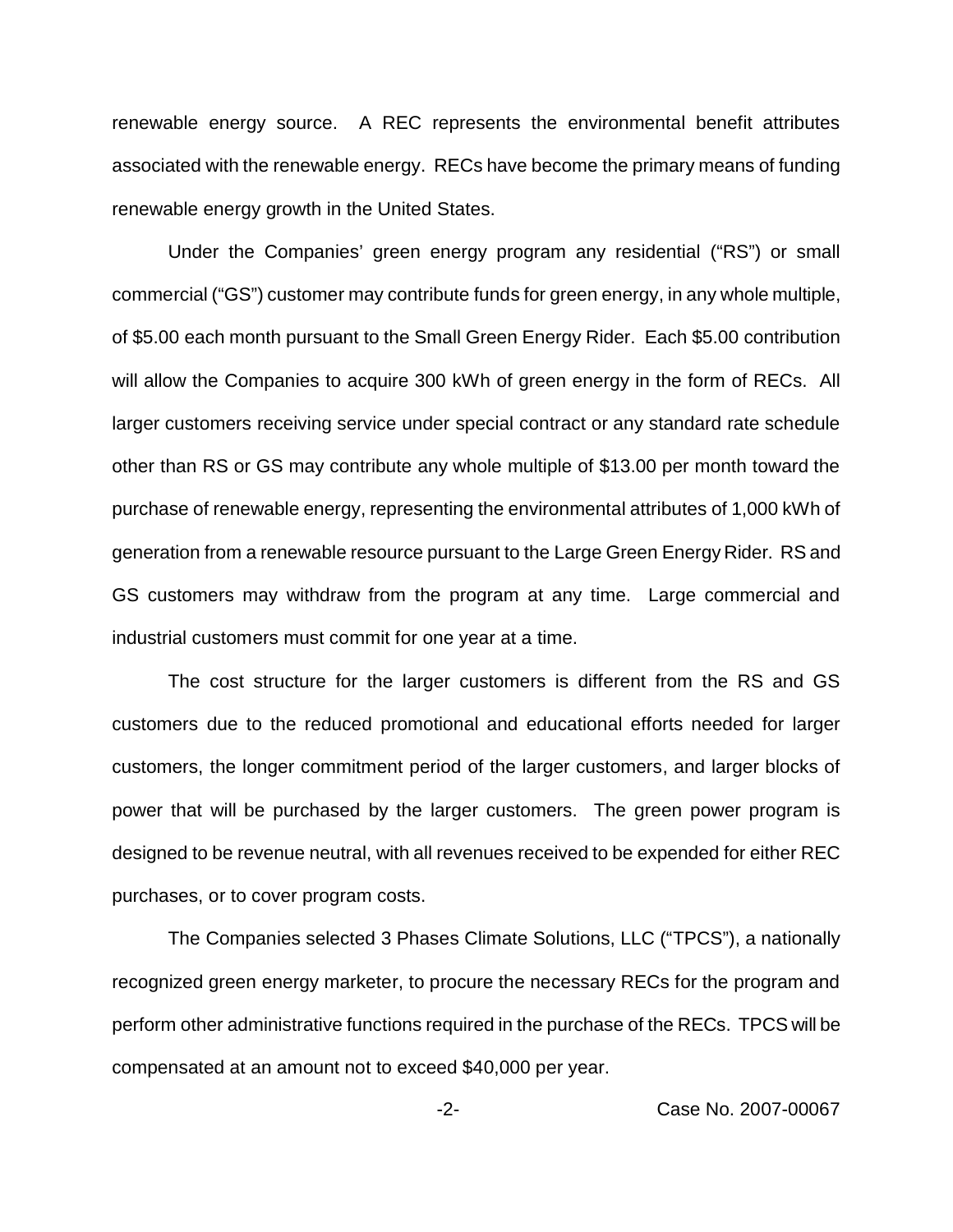Approximately 75 percent of every residential and small commercial customer's \$5 contribution and 96 percent of every other customer's \$13 contribution will be used to purchase RECs. The remainder will be applied to the growth of the green energy program through education, promotion and research activities to increase enrollment.<sup>1</sup>

The Companies reserve the right to seek recovery of approximately \$50,000 per year of unfunded program administration costs in future rate case proceedings. Until such time as the Commission has had the opportunity to review the costs of this program and approves the costs for inclusion, on a prospective basis, into the Companies' rates, customers who do not elect to participate will not absorb any of the costs associated with the program.

#### **DISCUSSION**

In comments filed on April 2, 2007, the AG generally supported the proposed program, but proposed several modifications. He asserted that ratepayers want administrative costs reduced to the greatest extent possible in order to maximize investment in green power and, in the event the plan is approved, he urged the Commission to require periodic accounting updates to maintain oversight and ensure the effectiveness of the program. While he acknowledged that TPCS is entitled to some incentives, he expressed concern that TPCS could achieve a windfall if it is able to charge the Companies \$12.50/ mWh regardless of what the REC actually costs. He stated that to the extent possible the funds collected from customers should be spent to pay for renewables not to pay a broker. He recommends that the Companies pay the actual cost

 $1$  Testimony of John Wolfram at 6-7.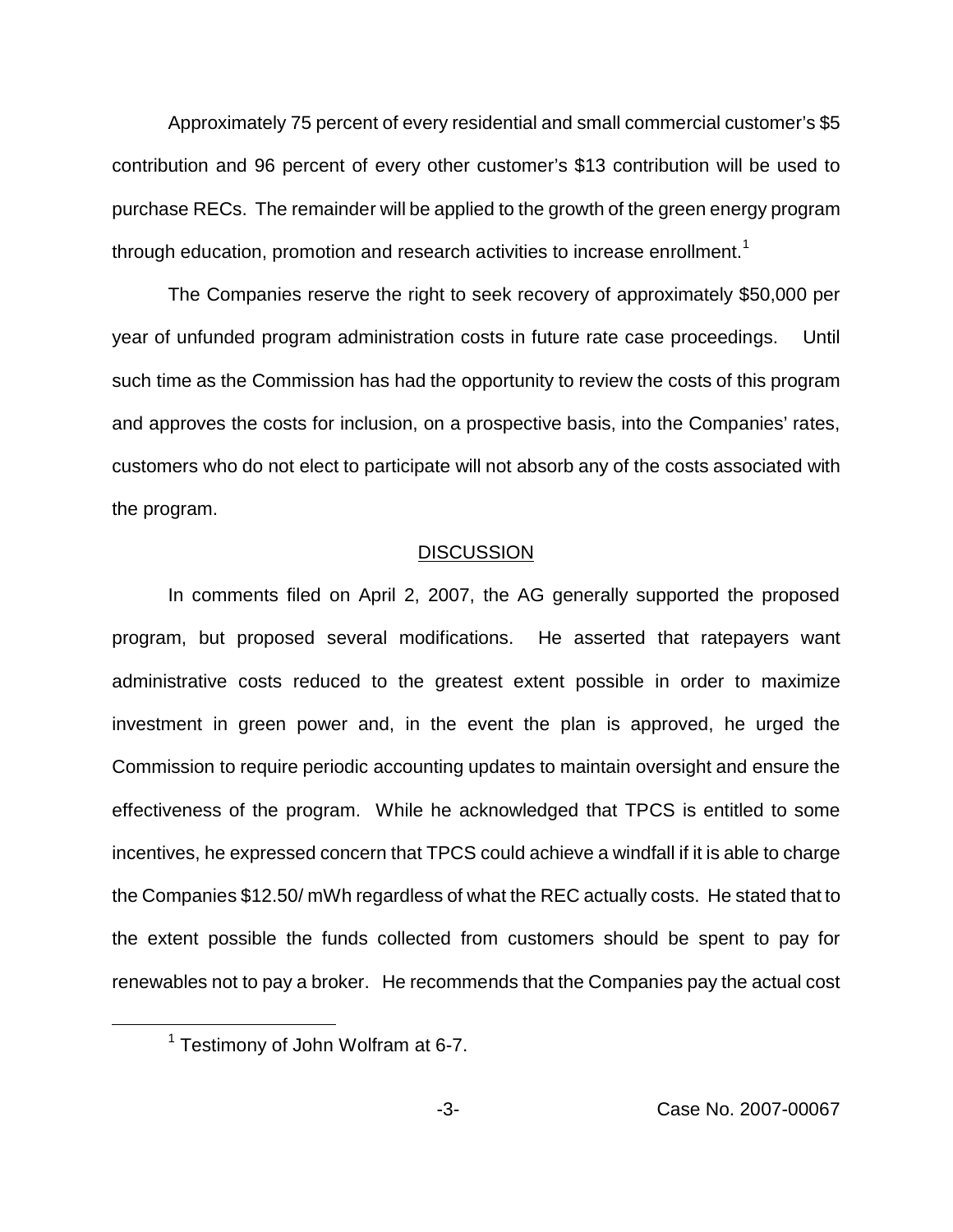of the REC, up to a cap of \$12.50/REC. The AG expressed his belief that the environmental benefit from the Companies' purchase of RECs should benefit Kentucky, the territory from which the funding was derived, and suggested that the ratepayers share this concern. Therefore, the AG recommended that the Companies ensure that contributions from participating customers be used to develop local renewables, if at all possible. In addition, the AG recommended that the purchase of RECs be made in the following order if available: (1) within the Companies' territory; (2) within Kentucky, and (3) from a contiguous state.

The AG also did not agree with the inclusion of any administrative cost in a future rate case which the Companies said might be proposed in the future. The AG asked the Commission to preclude the Companies from creating a deferred regulatory asset for the administrative costs and cap any such costs subject to recovery at \$50,000. Finally, the AG recommended that the ratepayers be plainly advised that contributions towards RECs will not be returned and that environmental benefits may accrue outside of LG&E's and KU's service territories.

The Companies filed their response to the AG comments on April 9, 2007. While noting that they share the concern of the AG regarding reasonable pricing, the Companies state that they have met that goal. They assert that the fixed price of \$12.50 per REC shifts the volume and price risk from the Companies and the program participants to TPCS. The Companies also assert that the TPCS pricing, \$12.50 per REC subject to a \$40,000 maximum, is below the average market pricing for such programs. The Companies also state that the contract with TPCS has already been executed, but they will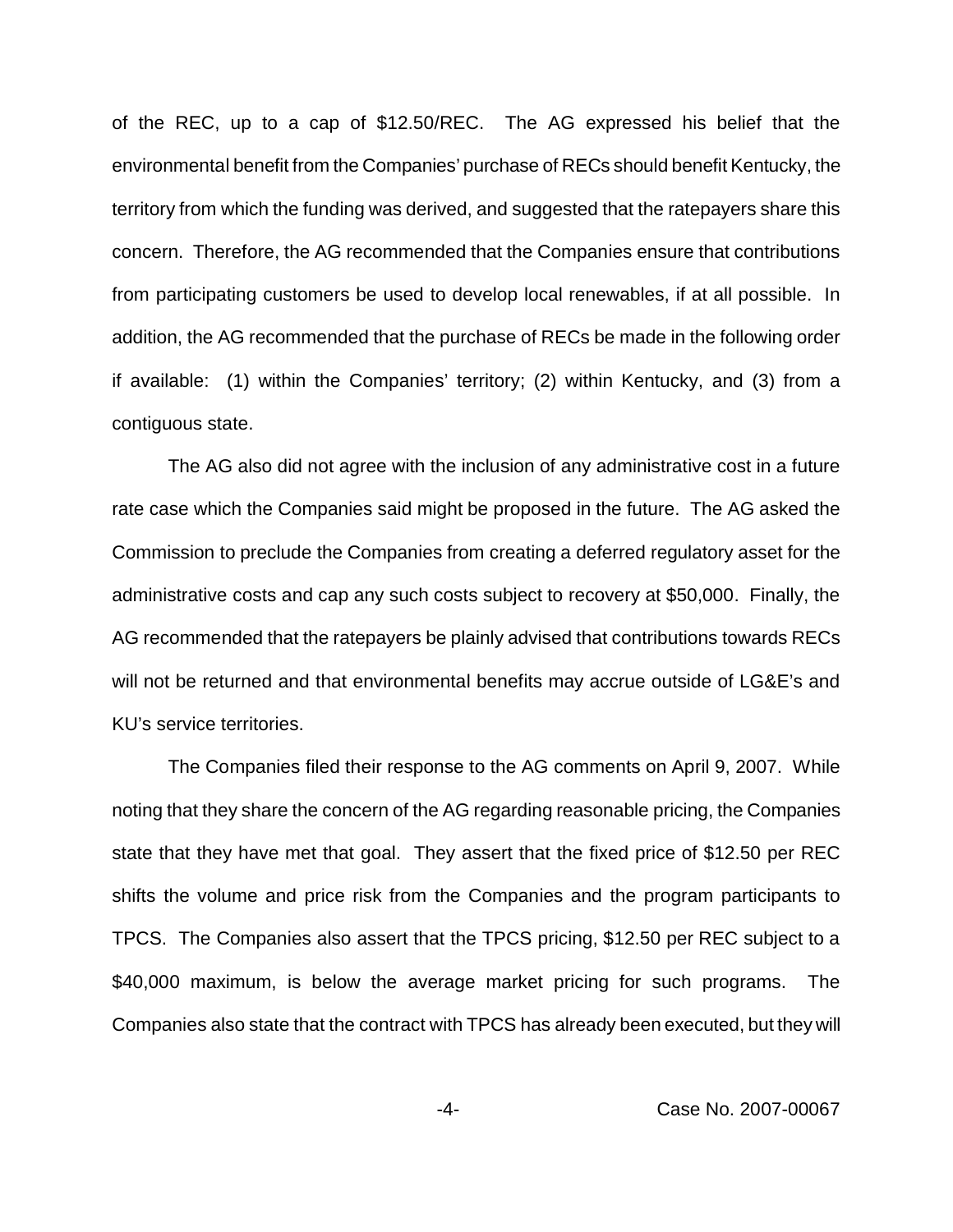consider the AG's comments on the contract during the initial term of the program and when they address renewal and renegotiation of the contract in the future.

With regard to the AG's concern that environmental benefits might accrue somewhere other than the Companies' service areas, the Companies point out the limited existence of renewable resources in their service areas. They state that it is due to these limited resources that their proposal centers on purchasing RECs from approved sources within contiguous states. They contend, however, that the environmental benefits from renewables can be felt throughout a region by offsetting the burning of fossil fuels and are not limited to a specific territory.

The Companies argue that since they are not seeking authority to establish a deferred regulatory asset or seeking rate recovery of the administrative costs of the program in this proceeding, it is premature for the Commission to consider the AG's request concerning these issues.

Finally, the Companies agreed to submit revised tariffs that clearly advise customers that their contributions toward RECS are non-refundable and that the environmental benefits achieved by this program may accrue outside the Companies' service territories.

The Commission recognizes the limited availability of renewable energy sources in Kentucky, but encourages the Companies to acquire RECs from Kentucky sources when and if feasible.

We agree with the companies that addressing the issue of future rate recovery is premature as all administrative costs associated with the proposed program will be borne entirely by shareholders until the Commission authorizes a change in a future rate proceeding. The Commission is satisfied with the tariff revision proposed by the

-5- Case No. 2007-00067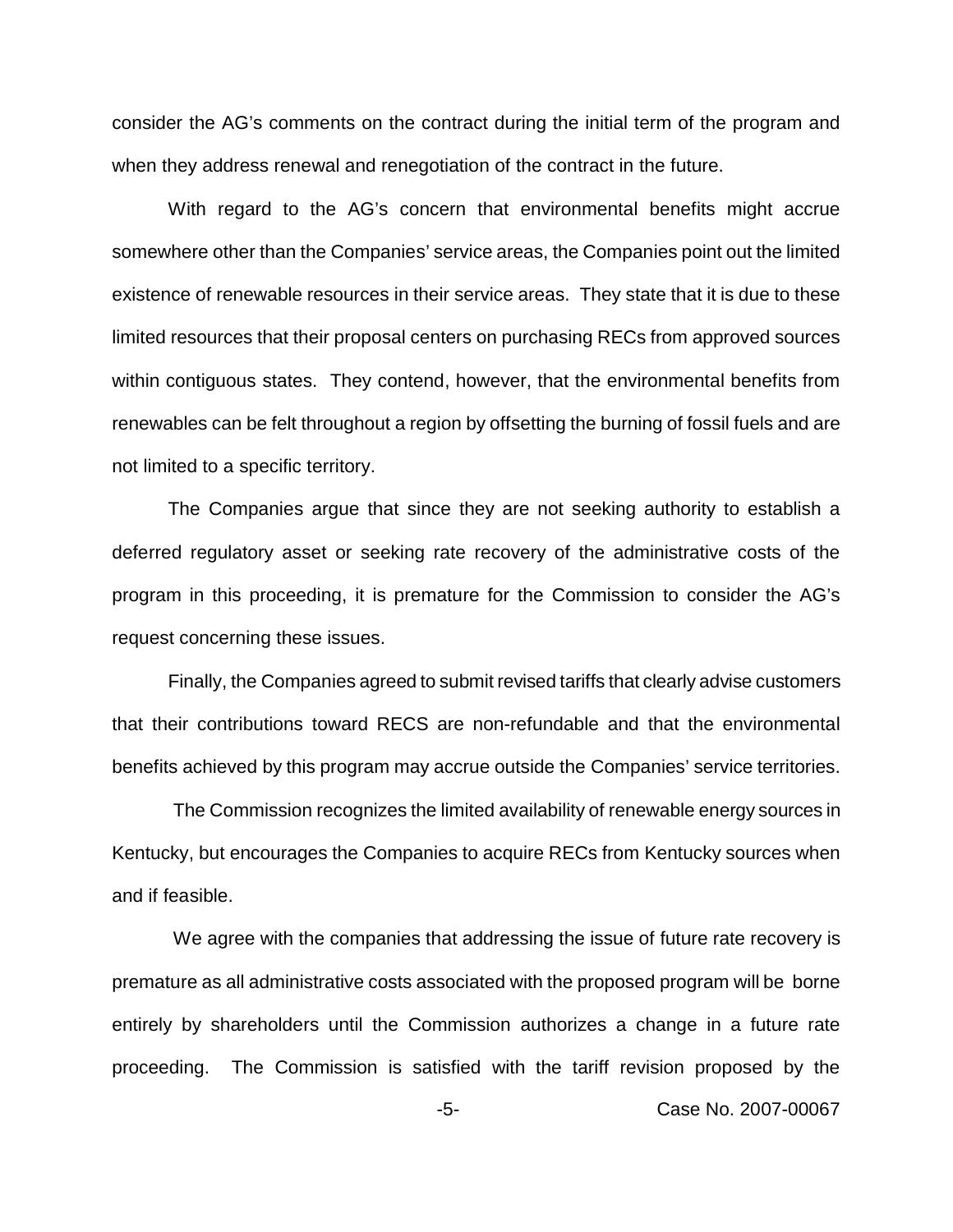Companies regarding the non-refundable aspect of the contributions and accepts the Companies' commitment regarding notice about environmental benefits accruing outside their service areas.

Based on the application and being otherwise sufficiently advised, the Commission finds that:

1. LG&E and KU should be authorized to establish the proposed green energy program and implement the Small Green Energy Rider and Large Green Energy Rider as set forth in the revised tariffs filed on April 11, 2007.

2. LG&E and KU should be required to file periodic reports relating to the program every 6 months with the first report to be filed on June 30, 2007. The report is to be company specific and include at a minimum the number of program participants by tariff classification, the total number of RECs subscribed, the expenditures for education and promotion, the expenditures for research, the actual cost of the RECs, the payments to TPCS, and the amount of administrative costs.

IT IS THEREFORE ORDERED that:

1. Effective as of the date of this Order, LG&E and KU's request for authorization to establish this proposed green energy program is approved as proposed in their February 9, 2007 application and amended in the revised tariffs filed on April 11, 2007.

2. LG&E and KU shall file the reports pertaining to the level of participation and costs of their green energy riders as outlined herein.

-6- Case No. 2007-00067